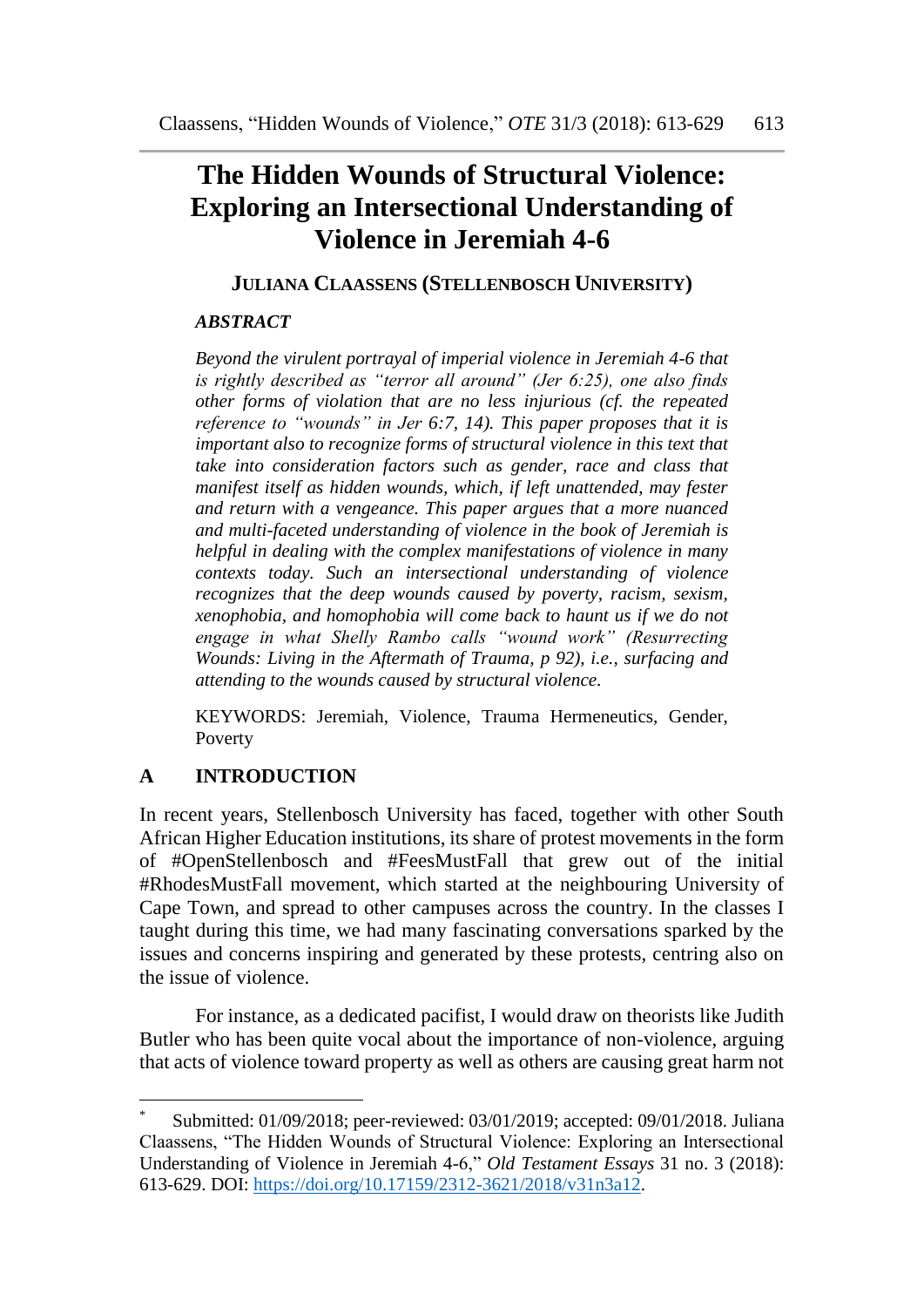#### 614 Claassens, "Hidden Wounds of Violence," OTE 31/3 (2018): 613-629

only to the recipients of such acts of violence, but also to those who engage in destructive acts. $<sup>1</sup>$ </sup>

Students then would remind me that while I may be critical of acts of direct violence such as bodily harm, emotional abuse, and destruction of property, I am blind to the great structural violence they are enduring on a daily basis. The slow violence of poverty.<sup>2</sup> The insidious trauma of racism, sexism, economic inequality and homophobia.<sup>3</sup> Indeed  $\check{Z}$ ižek has said that it is far easier to talk about subjective violence with an easily definable agent(s) rather than structural violence.<sup>4</sup>

Actually, as biblical scholar, I have found that broaching difficult subjects such as the hidden wounds caused by structural violence, literature, and specifically biblical literature, may be a good point of entry. It is often easier to enter the world conjured up by a narrative or poetic text, flexing one's interpretative muscles, daring to notice what forms of violence are festering below the surface, before returning to one's own context with new insights into complex problems. In this regard, Martha Nussbaum has poignantly written that

<sup>1</sup> Judith Butler argues eloquently about the importance of "nonviolent resistance" that not only "say[s] no to a violent world, but crafts the self and its relation to the world in a new way, seeking to embody, however provisionally, the alternative for which it struggles," *Notes Toward a Performative Theory of Assembly* (Cambridge, MA: Harvard University Press, 2015), 187.<br> $\frac{2}{5}$ . Rob Nixon has employed the not

<sup>2</sup> Rob Nixon has employed the notion of "slow violence" in order to describe the effects of poverty and particularly as it pertains to environmental concerns, *Slow Violence and the Environmentalism of the Poor* (Cambridge, MA: Harvard University Press, 2013). Cf. also Steven Lee, "Is Poverty Violence?," in *Institutional Violence*, ed. Deane Curtin and Robert Litke (Amsterdam: Rodopi, 1999), 5–12, http://genevapeace .org/wp-content/uploads/2011/09/Is\_Poverty\_Violence.pdf<br>
Maria **D D Doot deal** is a content of the content of the content of the content of the content of the content of the content of the content of the D **D D D**

<sup>3</sup> Maria P. P. Root describes "insidious trauma" as the ongoing and cumulative acts of micro and/or macro aggression experienced especially by women and people of colour in terms of systemic racism, sexism, and homophobia, "Reconstructing the Impact of Trauma on Personality," in *Personality and Psychopathology: Feminist Reappraisals* (ed. [Laura S. Brown](https://www.amazon.com/Laura-S.-Brown/e/B000AQ26YW/ref=dp_byline_cont_book_1) and [Mary Ballou;](https://www.amazon.com/s/ref=dp_byline_sr_book_2?ie=UTF8&text=Mary+Ballou&search-alias=books&field-author=Mary+Ballou&sort=relevancerank) New York: The Guilford Press, 1992), 230-240. Concerning the trauma of racism, cf. the powerful essay by Dan Hague, "The Trauma of Racism and the Distorted White Imagination," in *Post Traumatic Public Theology* (Stephanie N. Arel and Shelly Rambo eds.; Basingstoke, UK: Palgrave Macmillan, 2016), 89-114.

<sup>4</sup> Slavoj Žižek, *Violence: Six Sideways Reflections* (London: Profile, 2008). Cited in Yvonne Sherwood, "'Tongue-Lashing' or a Prophetic Aesthetics of Violation: An Analysis of Prophetic Structures that Echo Beyond the Biblical World," in *The Aesthetics of Violence in the Prophets* (ed. Julia M. O'Brien and Chris Franke; The Library of Hebrew Bible/Old Testament Studies; London: T&T Clark, 2010), 91.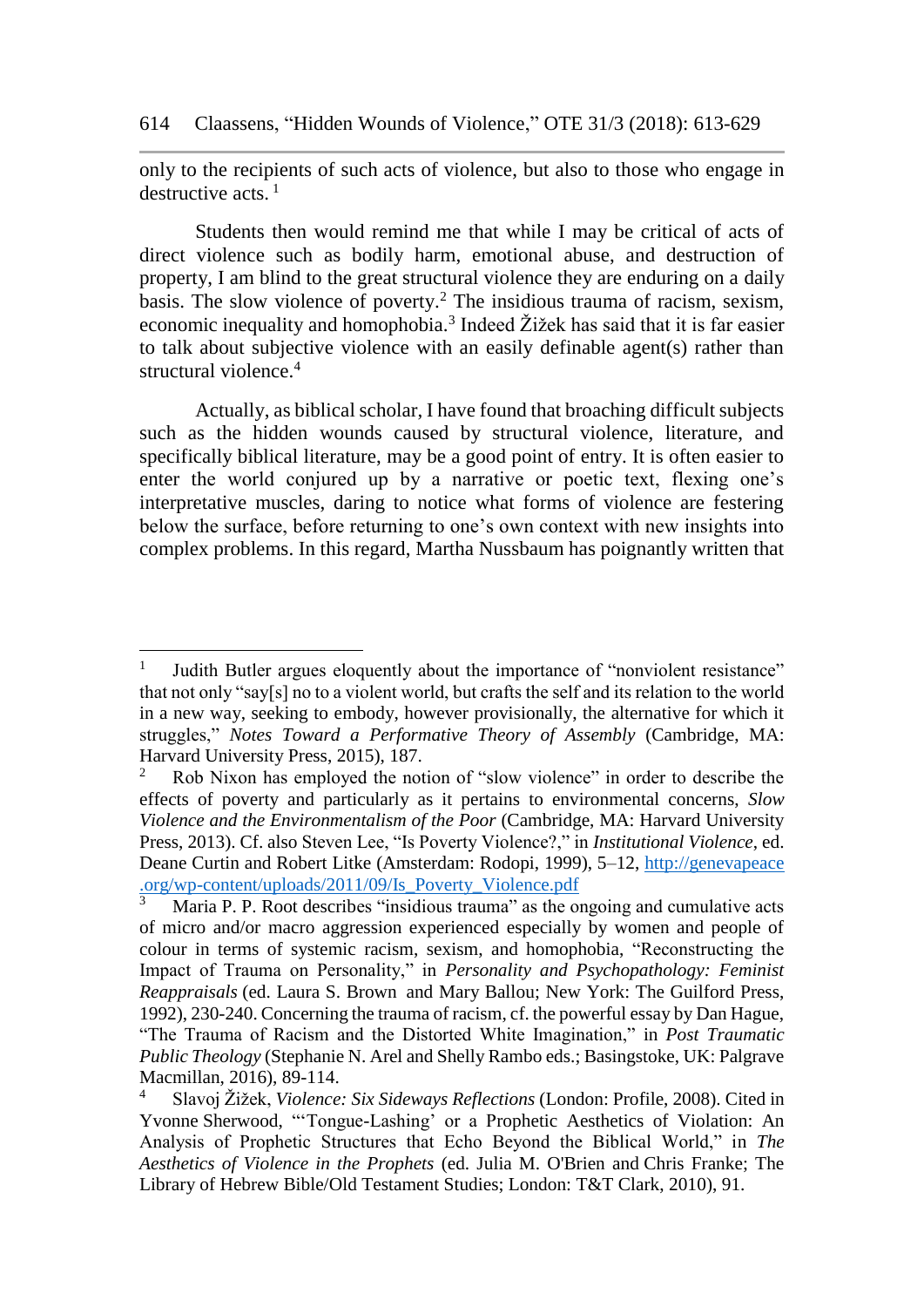"the reader or spectator of a literary work is reading or watching the work but at the same time reading the world and reading the own self."<sup>5</sup>

Few biblical books are as steeped in various forms of intersecting layers of violence than the prophet Jeremiah.<sup>6</sup> I argue that insight into a multi-faceted and intersectional understanding of violence in the book of Jeremiah may be quite helpful in having conversations regarding how to deal most productively with the complex manifestations of violence in many contexts today. For instance, beyond the virulent portrayal of imperial violence in Jeremiah 4-6 that is rightly described as "terror all around" (Jer 6:25), one also finds other forms of violation that are no less injurious (cf. the repeated reference to "wounds" in Jer 6:7, 14). For the purpose of this article, I will use Jeremiah 4-6 as a type of sounding board, making a case for the importance of developing a more nuanced understanding of violence that recognizes forms of structural violence that take into consideration factors such as gender, race and class. Such an intersectional understanding of violence recognizes that the deep wounds caused by racism, sexism, xenophobia, and homophobia will come back to haunt us if we do not engage in what Shelly Rambo, in her recent book *Resurrecting Wounds,* calls "wound work," i.e., surfacing and attending to the wounds caused by structural violence.<sup>7</sup>

Continuing my ongoing work on feminist and trauma hermeneutics, I moreover propose that these reading strategies are particularly suited to the often difficult conversations regarding the hidden wounds of structural violence, not only in the biblical text, but also in the context in which I live and work. This article is dedicated to my colleague Willie Wessels whose work on the prophetic literature of the Hebrew Bible over the years frequently addressed themes important to our context such as the role of class, inequality, power, in addition

l

<sup>5</sup> Martha Nussbaum, *Upheavals of Thought: The Intelligence of Emotions* (Cambridge: Cambridge University Press, 2001), 243-244.

Examples of scholars seeking to make sense of violence in the prophets and specifically the book Jeremiah abound. Cf. e.g. Kathleen O'Connor, "Reclaiming Jeremiah's Violence," in *Aesthetics of Violence in the Prophets* (ed. Chris Franke and Julia M. O'Brien; Sheffield: T&T Clark, 2010), 37-49; Amy Kalmanofsky, "'As She Did, Do To Her!': Jeremiah's OAN as Revenge Fantasies," in *Concerning the Nations: Essays on the Oracles against the Nations in Isaiah, Jeremiah and Ezekiel* (ed. Else K. Holt; Hyun Chul Paul Kim, and Andrew Mein; London: Bloomsbury), 109-127; Christopher G. Frechette, "The Old Testament as Controlled Substance: How Insights from Trauma Studies Reveal Healing Capacities in Potentially Harmful Texts," *Interpretation: A Journal of Bible and Theology* 69/1 (2015): 20 –34. Cf. also L Juliana Claassens, "God and Violence in the Prophets," *Oxford Handbook to the Prophets* (ed. Carolyn Sharp; Oxford University Press, 2016), 334-349.

<sup>7</sup> Shelly Rambo, *Resurrecting Wounds: Living in the Aftermath of Trauma* (Waco, TX: Baylor University Press, 2017), 92.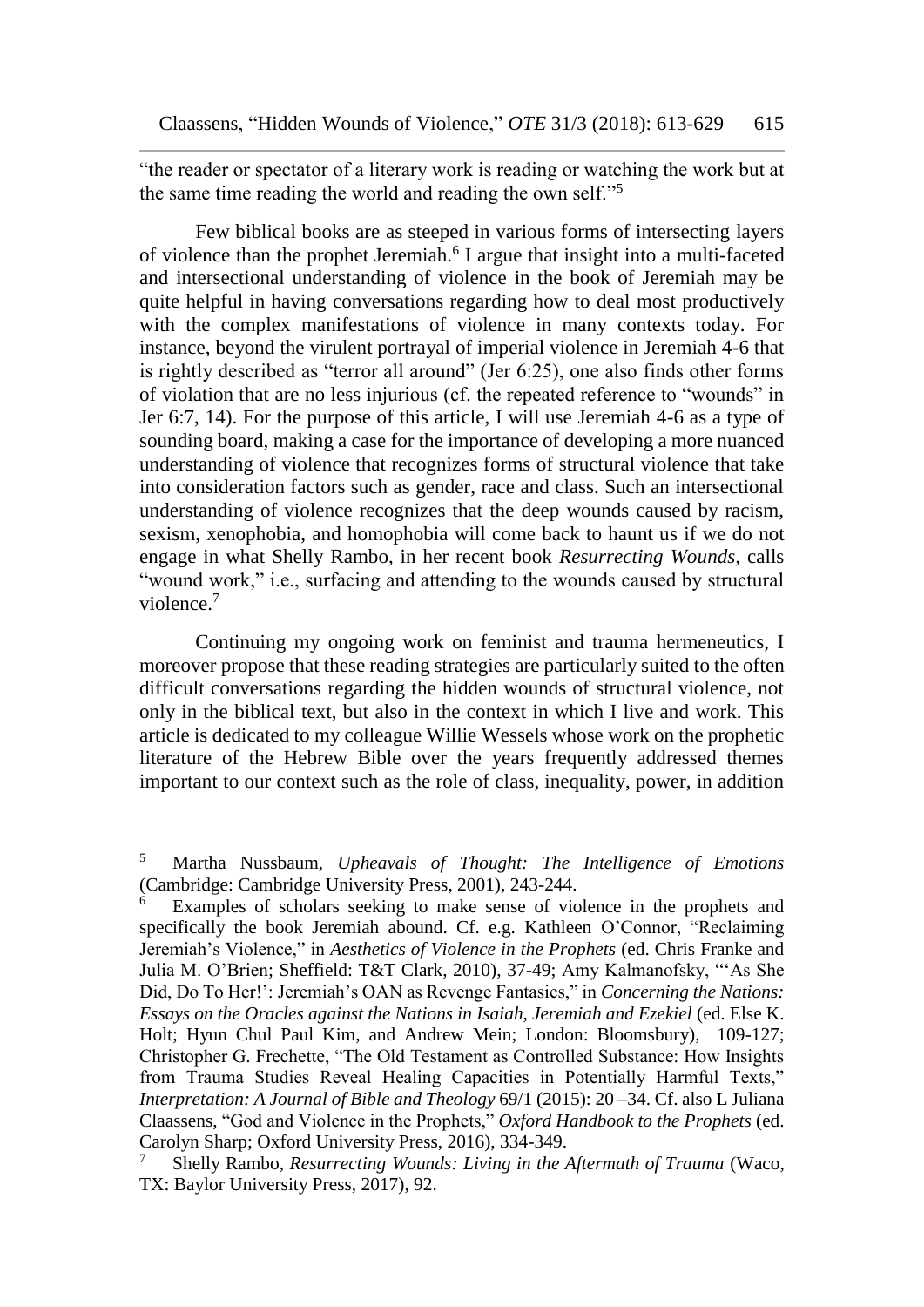to the uncomfortable, and even dangerous relationship, that exists between violence and religion both in the biblical traditions and in our time.

### **B THE DEVASTATION OF IMPERIAL VIOLENCE**

In the first part of the book of Jeremiah, descriptions of wound-inflicting violence abound. For instance, in Jer 4:20 we read the following harrowing first person account:

> 20 Disaster overtakes disaster, whole land is laid waste. Suddenly my tents are destroyed, my curtains in a moment.

We learn through the prophet's repeated warnings that the devastating destruction reflected in the first chapters of this book is coming from a nation from a land of the north (Jer 6:22. Cf. also Jer 4:6), a great nation who is "cruel and have no mercy" (Jer 4:23). These enemy invaders, sweeping through the land, are described in Jer 5:6 in terms of wild animals that capture the viciousness and the destructiveness of their violent acts that are documented throughout, what Kathleen O'Connor calls the war poems in Jeremiah 4-6 (cf. e.g. the reference to cutting down trees and destroying palaces in Jer 6:5-6):

> 6 Therefore a lion from the forest shall kill them, a wolf from the desert shall destroy them. A leopard is watching against their cities; everyone who goes out of them shall be torn in pieces (cf. also Jer 4:7)

These vivid illustrations indeed manage to capture the extent of this devastation in terms of the recurring theme of "terror is all around" (Jer 6:25. Cf. also Jer 20:3, 10; 46:5; 49:29). There is no escape from the imperial violence inflicted by the mighty Babylonian war machine that exhibits no respect for personal property or human life. Cities are turned into ruins; fertile lands into wastelands; even the birds have flown away (Jer 4:23-26). Just how allencompassing the destruction proves to be is evident in the reference in Jer 4:28 that the whole earth is mourning and the heavens have turned black.

In her book, *Terror All Around,* Amy Kalmanofsky outlines how the notion of infected, incurable wounds (Jer 6:7, 14; 10:19-20; 30:15. Cf. also Isa 1:6; Mic 1:9) as well as the repeated reference to unburied, decomposing corpses (Jer 9:21; 19:7-8; 25:33) is used to powerful rhetorical effect to capture "the horrific unravelling of the organic universe."<sup>8</sup> Both the image of wounds and corpses signal on a very literal level the violence and destruction experienced by

<sup>8</sup> Amy Kalmanofsky, *Terror All Around: The Rhetoric of Horror in the Book of Jeremiah* (London: Bloomsbury, 2008), 79.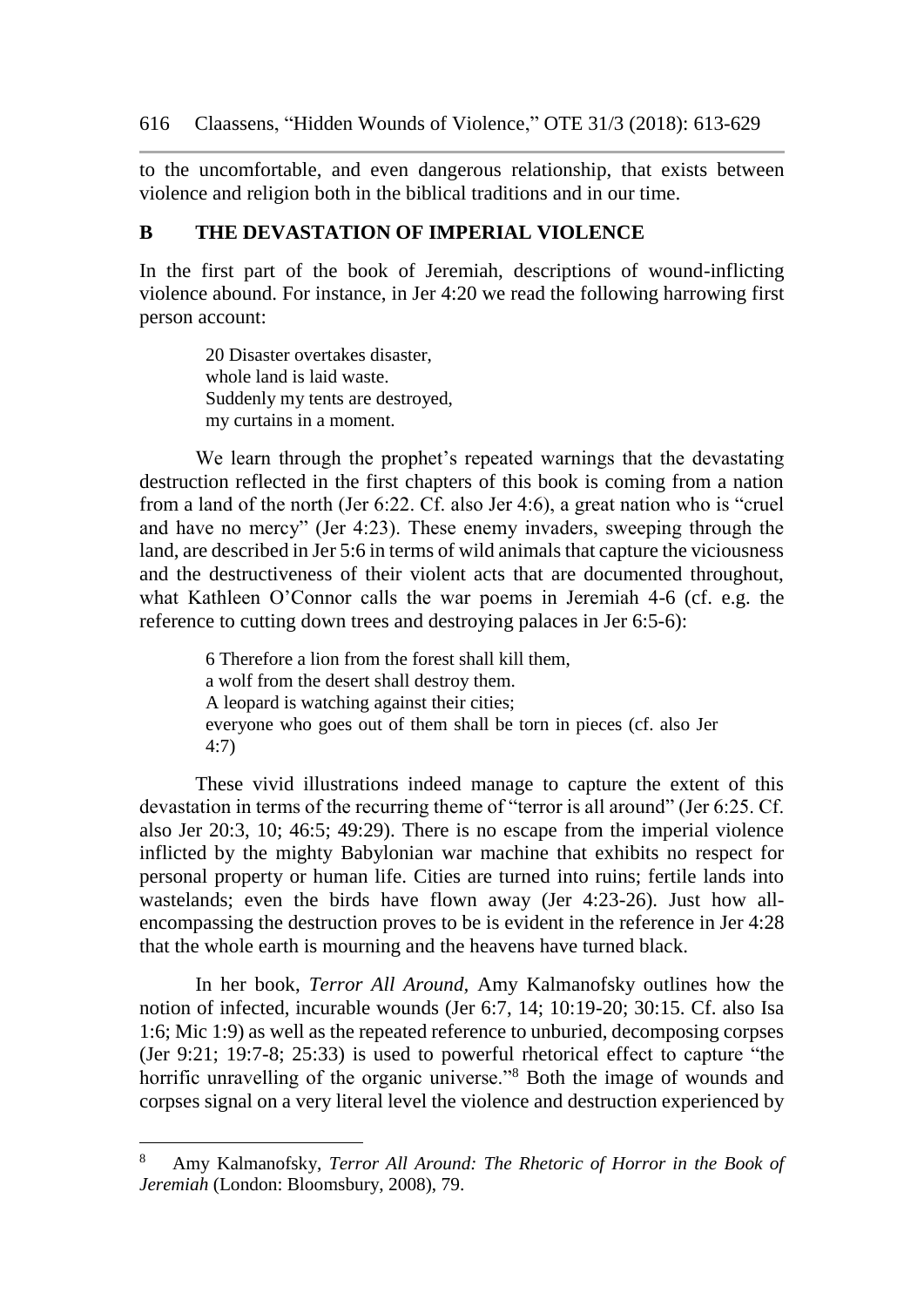the broken people – "the images of dead bodies torn apart by birds and dogs" as well as the open and festering wounds caused by military onslaught evoking disgust in those who see it.<sup>9</sup> Indeed the destruction that came by the hand of the Babylonian invasion was widespread, leading to great injury and loss of life. However, as part of a "rhetoric of disintegration and decomposition,"<sup>10</sup> the motif of wounds and corpses is also used on a metaphorical level to depict the devastation Israel and her neighbours experienced, which are imaged in Kalmanofsky's words, as "broken, sick entities, disintegrating like decomposing corpses."<sup>11</sup>

# **C UNCOVERING THE WOUNDS OF STRUCTURAL VIOLENCE**

Beyond the devastating effects of imperial violence portrayed in this book, there are also other levels of violence that should be recognized as well. For instance, the pervasive notion of structural violence that is deeply embedded in this text and its context can be said to be just as damaging as direct violence.<sup>12</sup> It is thus important to recognize amidst the harrowing descriptions of imperial violence also the wounds caused by violence associated with aspects such as class, gender and ethnicity. Even though seemingly less overt, these forms of structural violence are responsible for inflicting wounds of their own that are festering just below the surface, and if not attended to, likely to threaten the health of the entire community.

## **1. The Slow Violence of Poverty**

A first form of structural violence that is lurking below the surface in Jeremiah 4-6 regards the slow violence of poverty and injustice. So we see in Jer 6:7-8 how the images of sickness and wounds are used metaphorically to capture the injustice that quite distinctly is linked to violence and destruction:

> 7As a well keeps its water fresh, so she keeps fresh her wickedness; violence and destruction are heard within her; sickness and wounds are ever before me.

Similar also to other prophetic texts such as Isa 5:8-10, 23 and Amos 5:11- 12; 8:4-6, one finds particularly in Jeremiah 4-6 how the slow violence of poverty and injustice have caused considerable harm to the people. In Jer 5:1, the speaker notes how a fervent search throughout the streets and squares of Jerusalem has yielded not a single person who acts in justice. In this regard, Fanie Snyman

l <sup>9</sup> Kalmanofsky, *Terror All Around*, 78-79.

<sup>10</sup> Kalmanofsky, *Terror All Around*, 79.

<sup>11</sup> Kalmanofsky, *Terror All Around*, 72.

<sup>12</sup> Kathleen Ho, "Structural Violence as a Human Rights Violation," *Essex Human Rights Review* 4, no. 2 (2007): 1–17, Available at http://projects.essex.ac.uk/ehrr /V4N2/ho.pdf. Accessed 27 August, 2018.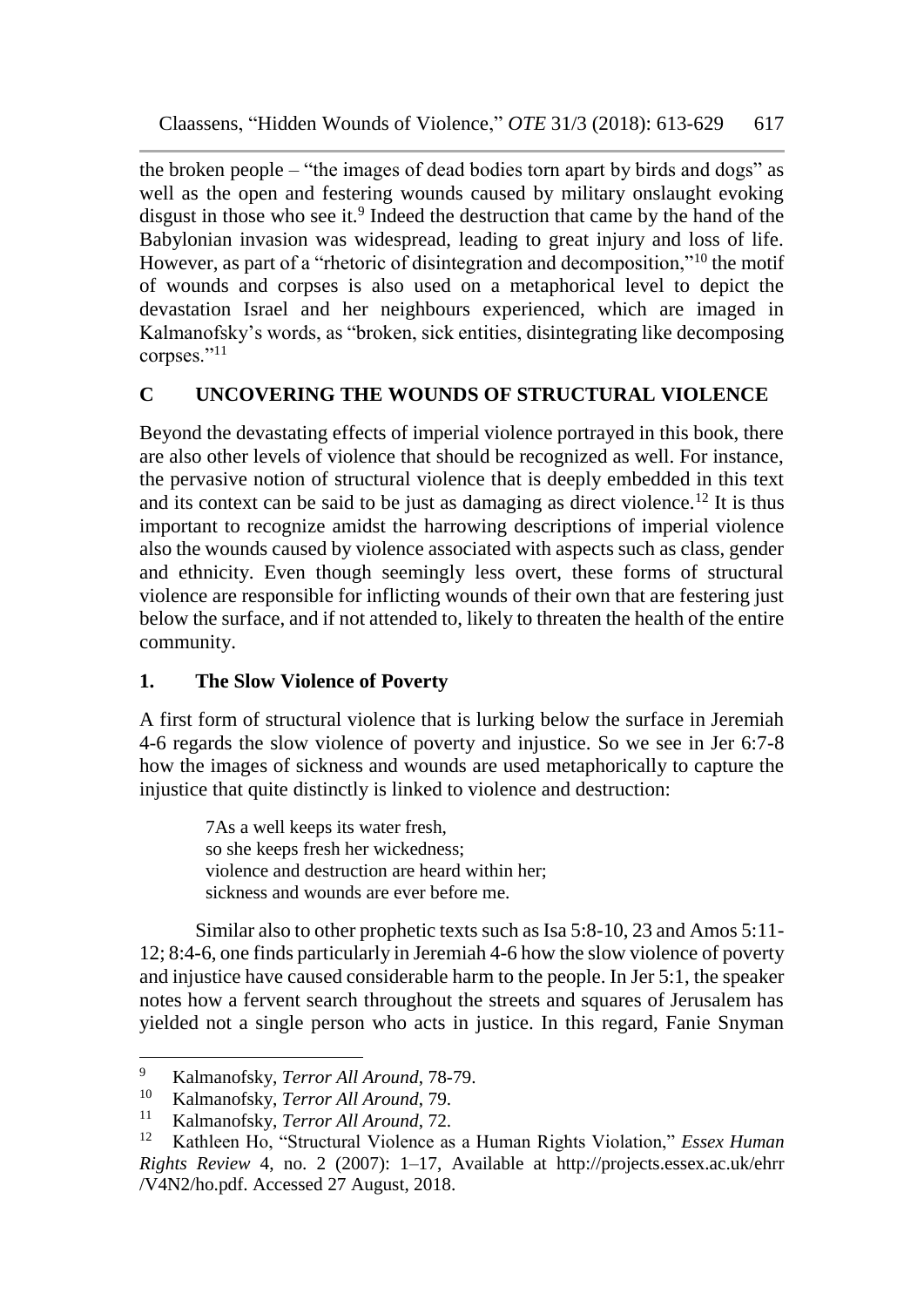argues that the reference to "violence and destruction" (Jer 6:7) should be read in terms of the references to "oppression," "wickedness," "sickness," "wounds" in Jer 6:6-7). As he argues, this is "a society that is sick and wounded. Violence and destruction are symptomatic of a sick and wounded society suffering from the oppressive measures exercised by the powerful ones in society upon the rest of the people."<sup>13</sup>

Moreover, from Jer 6:21 it is evident that the wounds caused by the structural violence of poverty are neither recognized nor tended with care:

> 21 They have treated the wound of my people carelessly, saying, "Peace, peace," when there is no peace.

In the book of Jeremiah, these words are often used in terms of the contrast drawn between true and false prophets. In Jer 14:14-16, it is evident that the false prophet is the one who sees no famine, nor sword, and thus fails in helping the people face the reality of death and destruction in their midst.<sup>14</sup> Conversely, the true prophet, like Jeremiah himself, is the one who acknowledges the wounds of the people, and moreover, helps them to face also the wound-producing circumstances.<sup>15</sup> In this regard, it seems as if the ancient prophets in particular were in tune with the impact of poverty and injustice on its victims.

In this text it is ironic that those who have inflicted wounds upon others will themselves be wounded in the wake of military invasion. Throughout Jeremiah 4-6, the ongoing destruction is framed in terms of God's judgment as a clear connection is made between the structural violence of poverty and injustice and imperial violence, which with great force is unleashed upon those responsible for wounding the poor and needy. So Jer 5:6 offers the following explanation for the fierce attacks by the Babylonian invaders that we have seen earlier is imaged in terms of ferocious wild animals: "Their transgressions are many, their apostasies are great."

However, the complexity involved in this particular interpretation of events is evident in the fact that God's wrath in Jer 6:11 extends to everyone:

l

<sup>13</sup> S D Snyman, "A Structural-historical Investigation of שדׂו חמס in Jeremiah 6:1-8," *HTS* 58/4 (2002): 1602. Cf. also Walter Brueggeman, *A Commentary on Jeremiah: Exile and Homecoming* (Grand Rapids, MI: Eerdmans, 1998), 70-71.

<sup>&</sup>lt;sup>14</sup> Kalmanofsky, *Terror All Around*, 79.

<sup>15</sup> Cf. the important work by Kathleen O'Connor and Louis Stulman that employs trauma hermeneutics in order to outline the role of the prophet as helping the people to face the devastating effects of the trauma that is threatening to annihilate the world as they know it. For two good overviews of their thought cf. Louis Stulman, "Reading the Bible as Trauma Literature: The Legacy of the Losers," EGLBS Presidential Address, *Conversations with the Biblical World* 34 (2014): 1-13; Kathleen M. O'Connor, "Surviving Disaster in the Book of Jeremiah," *Word & World* 22/4 (2002): 369-377.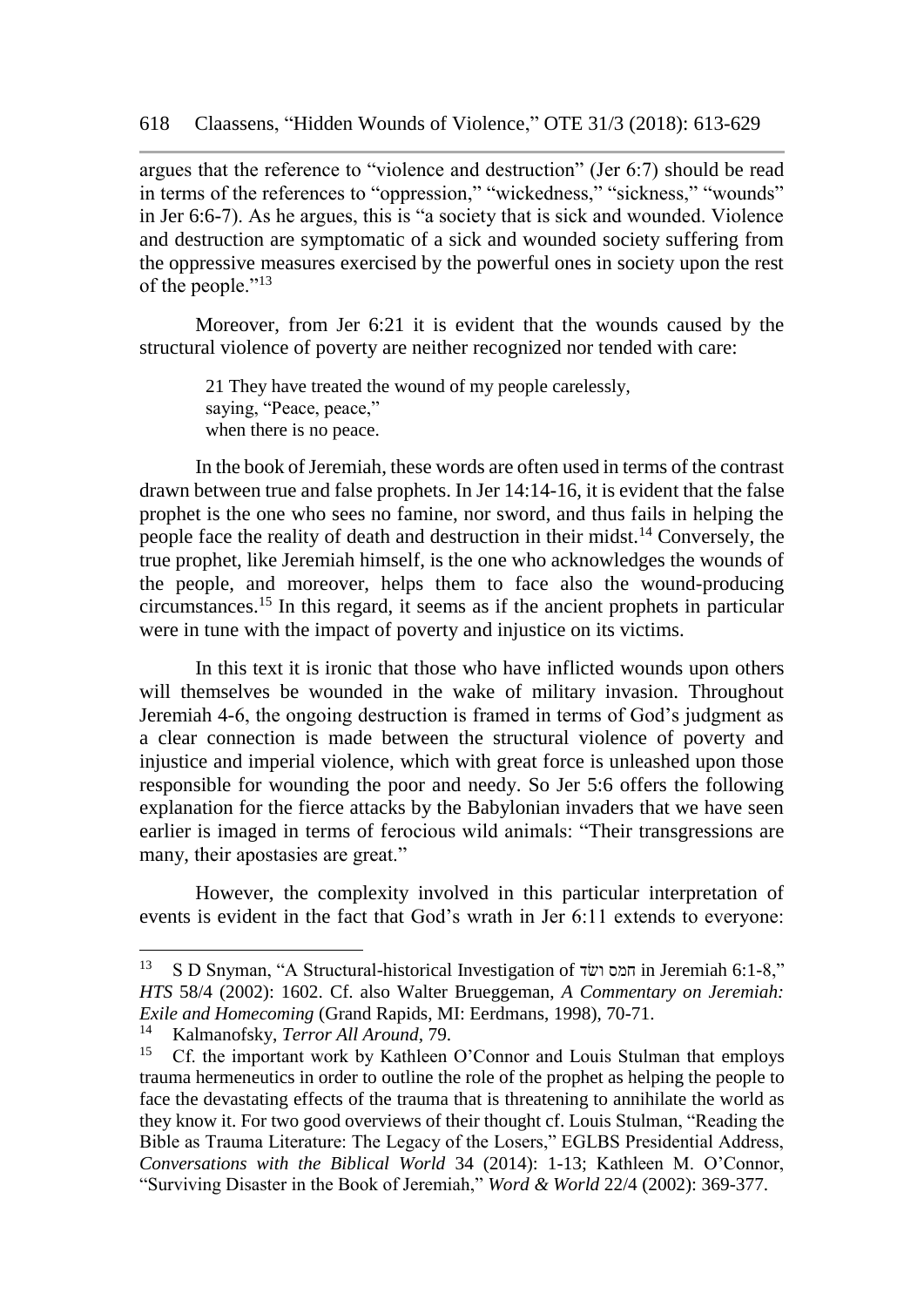children, young men and women, old people and the very frail. Kalmanofsky rightly points out that "the inclusion of the babies, women and the elderly emphasizes the helplessness of many of God's victims."<sup>16</sup> Actually, one should not forget that also those individuals who for years suffered from the violence of poverty and injustice, also fell victim to the direct violence associated with the imperial invasion. This inherent ambiguity may prevent one from merely uncritically accepting the direct association that is drawn between sin and suffering in the prophet's interpretation of the devastating events surrounding the Babylonian invasion.

Perhaps a contemporary example is helpful in thinking through the complexities involved in terms of the relationship between structural and direct violence. The devastation wrought by Hurricane Katrina in the city of New Orleans by some has been interpreted as a sign of God's judgment.<sup>17</sup> Even though such theological interpretations are greatly problematic, and may inflict even more harm upon those who are already suffering, Shelly Rambo rightly points out that amidst the destruction caused by this natural disaster, one should not miss the strong link to structural or systemic violence that exacerbated the effects of the hurricane, causing a large proportion of black and poor people to fall victim to the effects of the hurricane. Who can forget the haunting pictures of these individuals being displaced, and suffering great harm in the Dome to which the hurricane victims were evacuated? In some sense the tragedy reveals what Rambo has called the "hidden wounds" below the surface that also show the importance of acknowledging the intersecting nature of race and class in terms of structural racism and the slow violence of poverty that continue to plague many communities in her context of the United States.<sup>18</sup> And those of us living in South Africa know all too well how race, class, gender and poverty intersect in particular painful ways in our country that still is haunted by its colonial and apartheid past.

## **2. Uncovering the Wounds Left on Female Bodies**

A second form of violence not always recognized is the way in which gendered language is used to represent the violence conducted against the city of

<sup>16</sup> <sup>16</sup> Kalmanofsky, *Terror All Around*, 113.<br><sup>17</sup> Michael M. Homan "Pobuilding That

Michael M. Homan, "Rebuilding That Wicked City: How the Destruction, Exile, and Restoration of New Orleans Elucidates Judah in the Sixth and Fifth Centuries B.C.E.," in *Interpreting Exile: Displacement and Deportation in Biblical and Modern Contexts* (eds. Brad E. Kelle, Frank R. Ames, & Jacob L. Wright; Atlanta: Society of Biblical Literature), 211. Cf. also Kathleen M. O'Connor, *Jeremiah: Pain and Promise* (Minneapolis, MN: Fortress, 2011), 44, 149.<br><sup>18</sup> Shelly Bambo, "Introduction" in *Post T* 

<sup>18</sup> Shelly Rambo, "Introduction" in *Post Traumatic Public Theology* (eds. Stephanie N. Arel and Shelly Rambo; Basingstoke, UK: Palgrave Macmillan, 2016), 10-11. Cf. also Shelly Rambo, "Saturday in New Orleans: Rethinking the Holy Spirit in the Aftermath of Trauma," *Review and Expositor* 105/ 2 (2008): 229-244.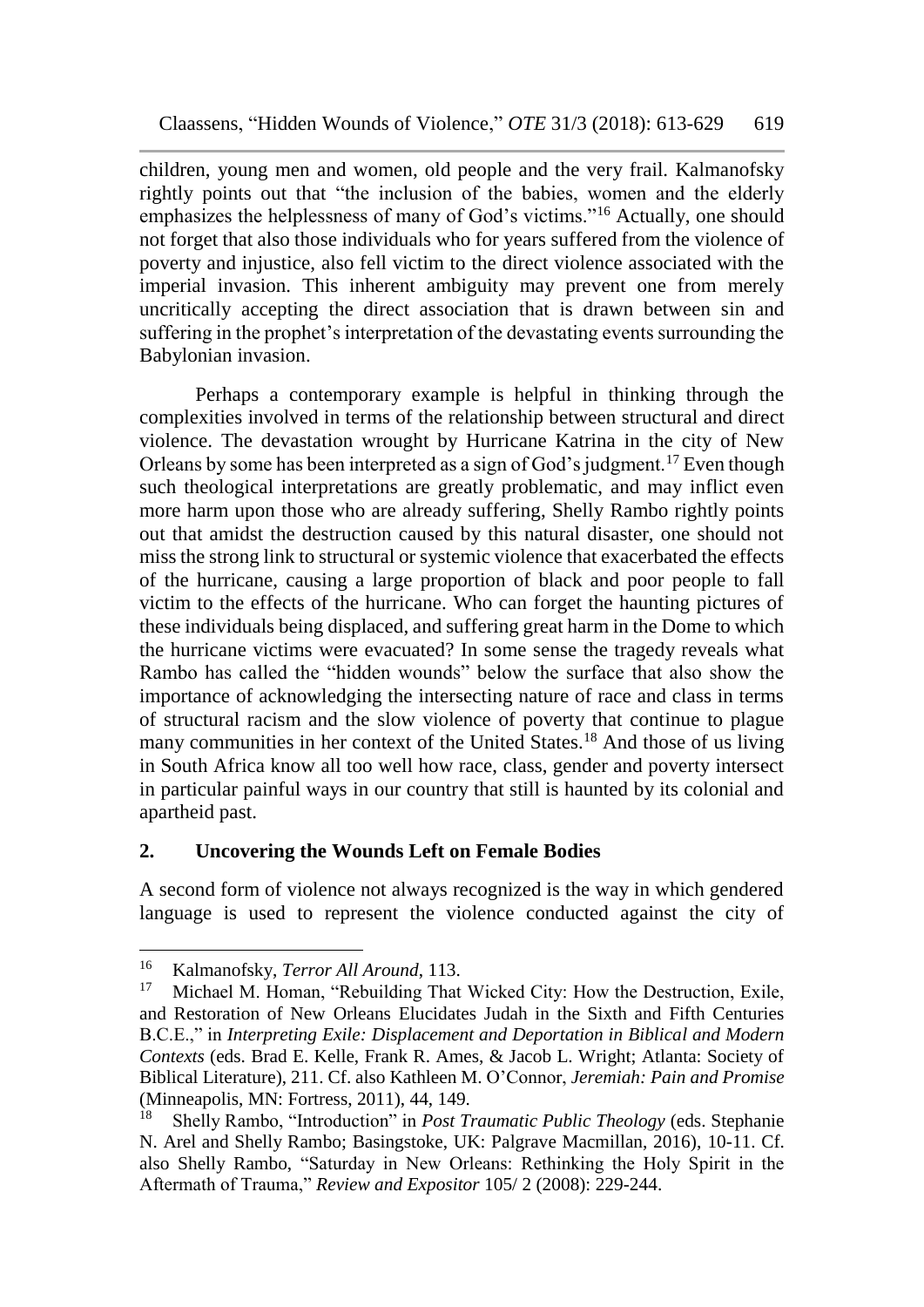Jerusalem. According to Kalmanofsky, in Jeremiah 6, amidst the description of direct horror as evident in the overbearing display of imperial violence, one also finds included images of indirect horror pertaining to the violence inflicted upon the female figure of Zion, and specifically, the maternal body.<sup>19</sup>

Thus, amidst the display of imperial violence, distinctly female images are used to communicate the sense of sheer vulnerability associated with this City and her people. For instance in Jer 4:31 (cf. also Jer 6:24), the image of a woman in labour is used to express the experience of being trapped and unable to yield to the command in Jer 6:1 to flee from her attackers.<sup>20</sup> The violent acts of cutting down trees, turning fertile lands into wastelands, destroying property is described in Jer 6:2-4 in metaphorical terms as shepherds and their sheep attacking a luscious green pasture:

> 2 I have likened daughter Zion to the loveliest pasture. 3 Shepherds with their flocks shall come against her. They shall pitch their tents around her; they shall pasture, all in their places. "Prepare war against her; up, and let us attack at noon!" Moreover, in Jer 6:4-6, a full-blown attack is launched against the City: 4 "Prepare war against her; up, and let us attack at noon!"… 5 "Up, and let us attack by night, and destroy her palaces!" 6 For thus says the Lord of hosts: Cut down her trees; cast up a siege ramp against Jerusalem. This is the city that must be punished.

It is important to recognize that among those the victims of imperial violence cited above would be also the poor and needy, women and children.

<sup>19</sup> <sup>19</sup> Kalmanofsky, *Terror All Around,* 105.

According to Kalmanofsky, the woman in labour metaphor emphasizes the feeling of vulnerability experienced by Daughter Zion. She argues as follow: "Within the context of the description of the powerful and deadly enemy, the personal address to Daughter Zion emphasizes Israel's vulnerability. These superhuman, male warriors face weak, female Daughter Zion," *Terror All Around,* 123. Cf. also two essays I have written on the metaphor of the woman in labour in the book of Jeremiah, L Juliana Claassens, "Like a Woman in Labor: Gender, Queer, Postcolonial and Trauma Perspectives on Jeremiah," in *Prophecy and Power: Jeremiah in Feminist and Postcolonial Perspective* (ed. Christl Maier and Carolyn Sharp; London: Bloomsbury T&T Clark, 2013), 117-132; "The Rhetorical Function of the Woman in Labor Metaphor in Jeremiah 30-31: Trauma, Gender and Postcolonial Perspectives," *JTSA* 150 (2014): 67-84.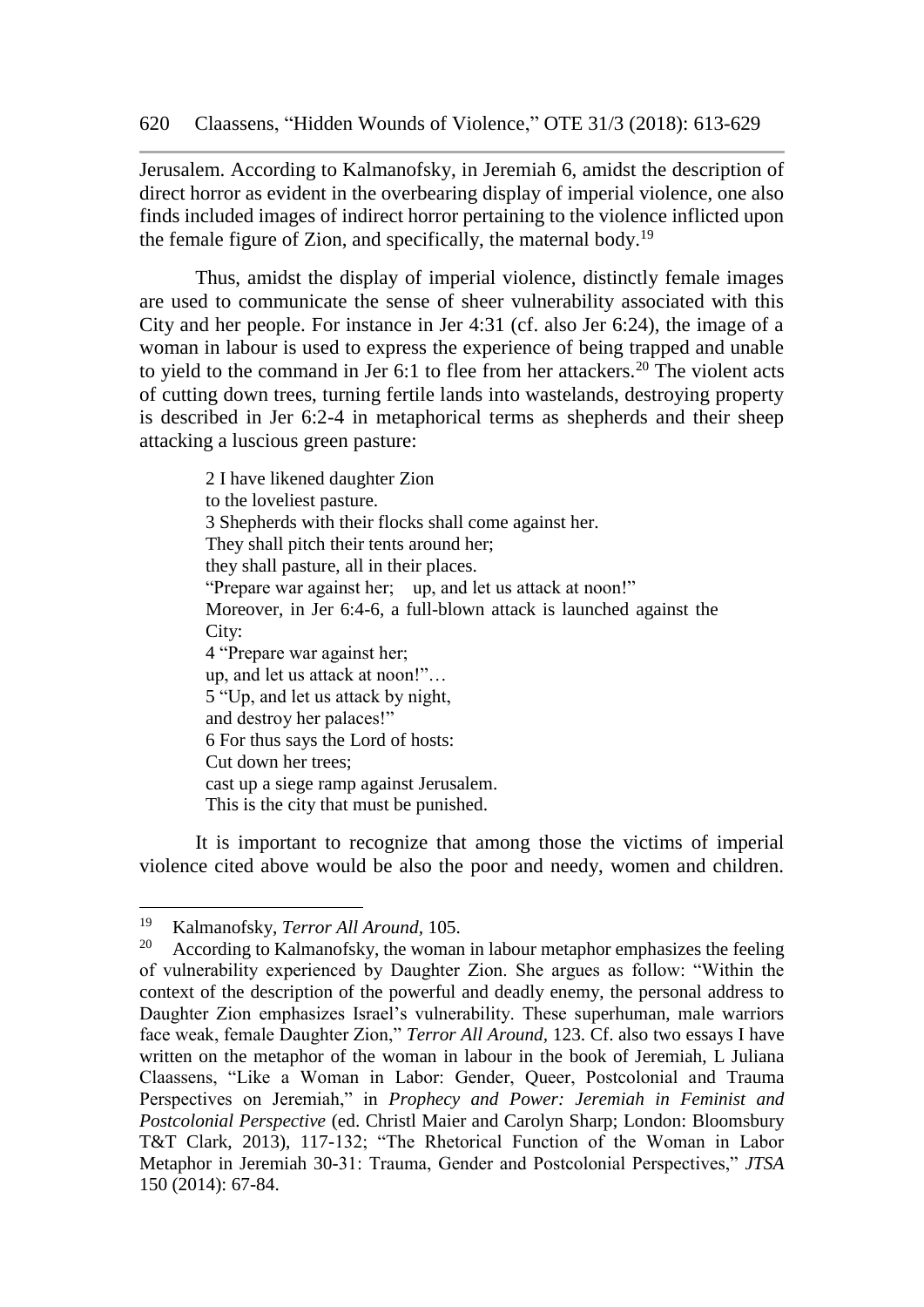Women and children indeed are most affected by the violence of war, forced migration and also poverty as aspects such as gender, class and race contribute greatly in making already vulnerable entities even more vulnerable during times of war and/or natural disaster.<sup>21</sup> Moreover, it is has been well documented how rape often in ancient as well as contemporary communities is employed as an instrument of war. $22$ 

However, once again, the wounds of structural violence are used metaphorically to depict the violation people experienced by the hand of imperial forces. As Kathleen O'Connor writes, "by depicting the war as an attack on a woman, the poems capture the powerlessness of victims and their humiliation as a defeated people."<sup>23</sup> This troubling display of violence against a female body goes even further when the violent acts of breaking down the City's walls, entering the City and her buildings are imaged in terms of an act of sexual violence<sup>24</sup>

Just as disconcerting as the violent imagery that speaks about war in terms of a war against a female body is the way in which this violence is justified in terms of making a connection between sin, impurity, sexuality and violent punishment. Continuing the metaphorical portrayal of daughter Zion as an unfaithful wife in Jeremiah 2-3, the image of a cistern swallowing all that is evil and vile in Jer 6:7 is used to emphasize the wickedness of the City and her people.

<sup>&</sup>lt;sup>21</sup> Cf. e.g. the work done by Gemma Tulud Cruz that specifically attend to the intersection of gender, race, and class in *An Intercultural Theology of Migration: Pilgrims in the Wilderness* [\(Studies in Systematic Theology](https://brill.com/view/serial/SIST) 5; Leiden: Brill, 2010). Cf. also her essay "Old Challenges, New Contexts, and Strategies: The Experience of Migrant Women," in *Toward a Theology of Migration Social Justice and Religious Experience* (New York: Palgrave MacMillan, 2014), 33-52.<br><sup>22</sup> Diana Milillo, "Papa as a Tastic of War: Social and Pa

Diana Milillo, "Rape as a Tactic of War: Social and Psychological Perspectives," *Affilia: Journal of Women and Social Work* 21/ 2 (2006): 196-205. In terms of the Hebrew Bible cf. Paul Bentley Kern who highlights the effect of war on women and children: "Rape was the ultimate violation of women, marking the complete possession of them by the soldiers who had taken possession of their city… All warfare has a strong sexual undercurrent, but siege warfare was an explicit battle for sexual rights…The raping that frequently followed the fall of a city starkly symbolized total victory in total war," Paul Bentley Kern, *Ancient Siege Warfare* (Bloomington: Souvenir Press, 1999), 81. Quoted in Ruth Poser, "Embodied Memories: Gender Specific Aspects of Prophecy as Trauma Literature," in *Prophecy: Bible and Women 1.2* (ed. Irmtraud Fischer and L Juliana Claassens, Atlanta, GA: SBL), forthcoming.<br><sup>23</sup> Kathleen M. O'Connor, "Reclaiming Jeremis

<sup>23</sup> Kathleen M. O'Connor, "Reclaiming Jeremiah's Violence," in *Aesthetics of Violence in the Prophets* (ed. Chris Franke and Julia M. O'Brien; Sheffield: T&T Clark, 2010), 43. Cf. also Kalmanofsky, *Terror All Around,* 124.

Brad E. Kelle, "Wartime Rhetoric: Prophetic Metaphorization of Cities as Female." in *Writing and Reading War: Rhetoric, Gender, and Ethics in Biblical and Modern Contexts* (ed. Brad E. Kelle and Frank Ritchel Ames; Atlanta: SBL Press, 2008), 98- 100.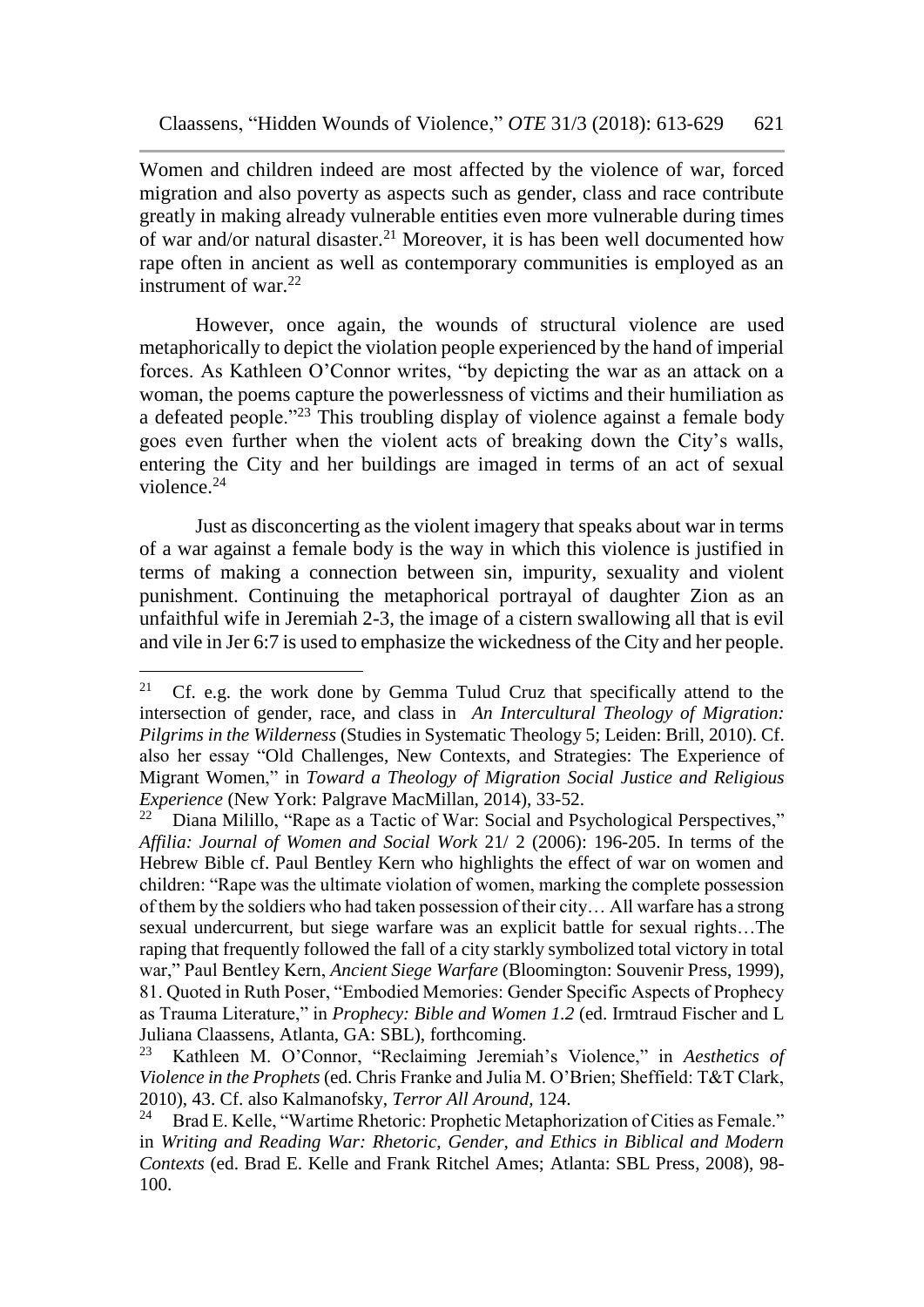As Kalmanofsky rightly notes, it is this "broken, diseased, and female body" that is responsible for God turning away in disgust (Jer 6:8). And even more disconcerting for inflicting violence as a means to punish the wayward City. <sup>25</sup>

Once more, one is faced with the difficulty of honouring the instances of structural violence embedded in the text, all the while sharply distancing oneself from the connotations propagated by the use of these metaphors that are rooted in some very troubling gender constructions. As Yvonne Sherwood rightly remarks, the portrayal of "abused bodies of women have returned to speak with a vengeance<sup>"26</sup> as evident in the multiple expressions of oppression and abuse that many women till this day have to endure.

## **D FACING THE TERROR ALL AROUND AND THE TERROR WITHIN**

So, what is the reader to do with these examples of structural violence that are to be found just below of the surface of the text, in many ways intersecting with the overbearing displays of imperial violence that threaten to utterly annihilate Judah? And moreover, in what way does this interconnected, intersectional understanding of violence in the text help us to be more mindful of the hidden wounds of structural violence in our respective communities?

The various intersecting levels of violence in the text of Jeremiah 4-6 helps us to, on the one hand, recognize the tragedy of the imperial violence which the prophet sought to explain in terms of the theological framework of his day. But without fully embracing the prophet's explanation for the tragedy that left no one unscathed, it also challenges us to dig deeper, and to notice the wounds caused by the ongoing, insidious forms of structural violence.

In this regard, the work of Shelley Rambo on the necessity of uncovering "hidden wounds" below the surface is particularly helpful. Rambo reflects on the "haunting" image of ghosts as representative of past wounds of structural violence that in her context specifically pertain to the United States' painful history regarding slavery, segregation and the more recent manifestations of #BlackLivesMatter. <sup>27</sup> Probably one of the most vivid examples of the haunting power of ghosts in dealing with the wounds of past racism and slavery is found in Toni Morrison's epic novel *Beloved*. In the figure of the ghost of Beloved, a

<sup>25</sup> <sup>25</sup> Kalmanofsky, *Terror All Around,* 108. Cf. also Deryn Guest's classic essay "Hiding Behind the Naked Women in Lamentations: A Recriminative Response," in which she shows how the personification of the city as a violated woman is used as a rhetorical strategy to cast the male elite members of society as a sexually violated and battered woman, so drawing a connection between sin, suffering, and divine judgment, *Biblnt* 7 (1999): 413-448.

<sup>&</sup>lt;sup>26</sup> Sherwood, "Tongue-Lashing," 94.<br><sup>27</sup> Rambo *Resurrecting Wounds*  $71-73$ 

<sup>27</sup> Rambo, *Resurrecting Wounds*, 71-73.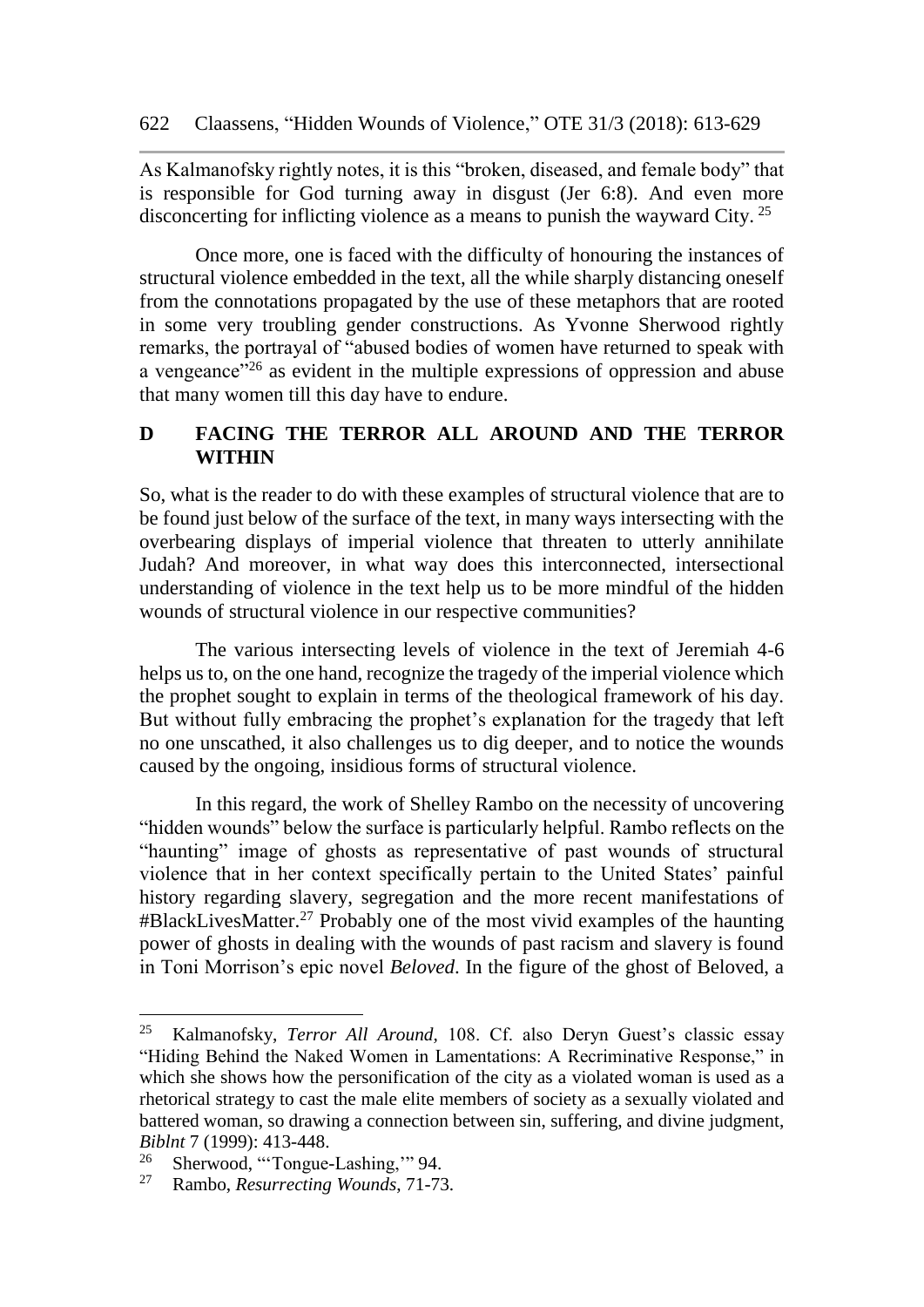child murdered by her mother so as to prevent her child from experiencing the pain of slavery, one finds a vivid example of the history of past wounds that continue to haunt the characters in the present.<sup>28</sup> Indeed, Rambo reads the "surge of racialised violence" currently experienced in the United States as evidence of the unattended wounds of the past as "ghosts who are returning to demand justice in the presence."<sup>29</sup> As she poignantly writes with regard to the story of Jesus' appearance to his disciples post-resurrection in John 20:19-28: "to welcome ghosts into our reading is to mark this passage for its capacity to witness to complex histories. Ghosts signal unsettled memories coming forward."<sup>30</sup>

In Jeremiah 4-6, the presence of the poor and the violated bodies of women similarly can be described as "unsettled memories coming forward" to haunting effect. Haunting though is not necessary a negative thing, for as Rambo reminds us, "ghosts do important work of resurrecting pasts in order to heal them."<sup>31</sup> To recognize the wounds of structural violence simmering below the surface of the text, to honestly and courageously attend to both the effects as well as the causes of these violations is essential if this process of healing is going to take place.

At the same time, one also is called to engage with the overwhelming display of imperial violence that in the text is understood in terms of divine punishment. Sherwood highlights the importance of interrogating such acts of justifying the gross display of imperial violence in terms of moral retribution according to which divine violence is seen as a way in which "the global/cosmic order [is] righting itself, by way of retaliation or legitimate defence."<sup>32</sup>

In this regard, I have found helpful recent developments in trauma hermeneutics that reframe the link between God and violence as "normal" response to the "abnormality" of extreme trauma that causes the world to become undone as reflected throughout most of the book of Jeremiah. So, Kathleen O'Connor in a way tries to make sense of the devastating portrait of imperial violence in the war poems in Jeremiah 4-6, and views this expression of divine violence as punishment as a type of coping strategy that in the first instance views God to be in control of a terribly out-of-control situation. Moreover, closely associated with this explanation of imperial violence in terms of God's judgment

<sup>28</sup> <sup>28</sup> Rambo, *Resurrecting Wounds,* 78.

<sup>29</sup> Rambo, *Resurrecting Wounds,* 38.

<sup>30</sup> Rambo, *Resurrecting Wounds,* 37.

<sup>&</sup>lt;sup>31</sup> Rambo, *Resurrecting Wounds*, 38.<br><sup>32</sup> Sherwood, "Tongue Lashing"

Sherwood, "Tongue-Lashing," 110. Sherwood explains as follows: "My argument is not that we should believe, or dissent from, the structures and logics in the Bible and the Prophets (what kind of rhetorical power/[ violence?] would be required to enforce that kind of argument, or that decision on anyone else's behalf?), but that we should become more conscious of the relationship between acts of violence (or power) and acts of faith," (p111).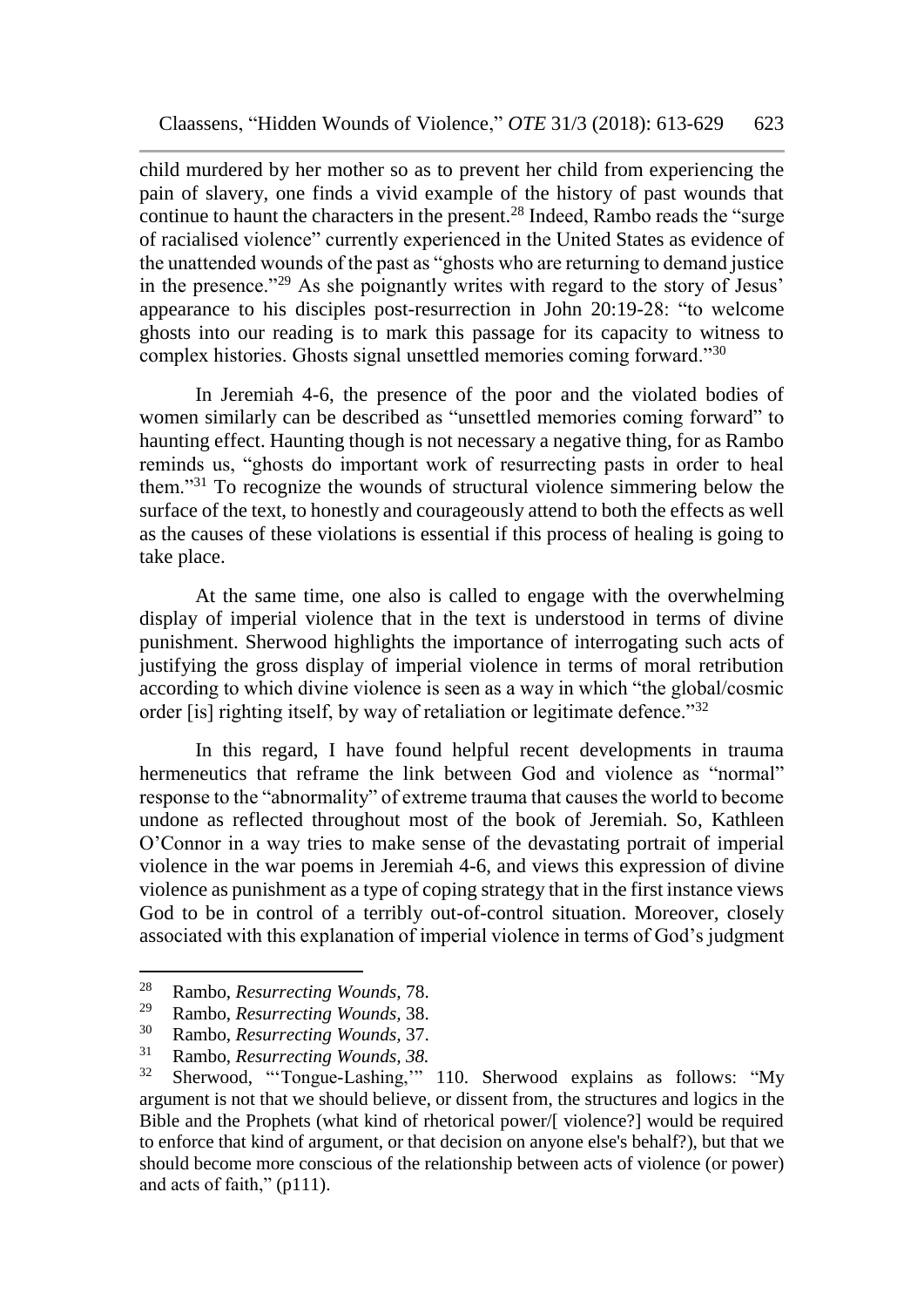is the coping strategy that Stulman describes in terms of the notion of "selfblame" according to which the victims justify the destruction in terms of their own sinfulness, so reasserting that there is some rhyme and reason after all for the turmoil they had experienced.<sup>33</sup>

These hermeneutical strategies encourage one to maintain a delicate balance between understanding attempts of the prophet and his people to face the disaster brought about by the military violence that crushed the people of Judah, while not yielding to the temptation to follow the prophet in a singular explanation that maintains a direct correlation between tragedy, sin and God's judgment. Adding to this complexity, is the fact that amidst the greatest national crisis, images of injustice prevail as the victims of structural violence of poverty and gender-based violence continue to vie for recognition.

Finally, to embrace a more nuanced understanding of violence that recognizes the deep wounds caused by racism, sexism, and also homophobia and xenophobia is to be done in service of the overarching goal of healing and recovery. From Rambo's work it is evident that it is not sufficient to merely uncover and/or confront the wounds of the past. In order for true wound work to occur, one needs to move toward the healing of wounds. In the final section of this article, I will thus offer some preliminary thoughts on how the response to the multi-layered wounding in the book of Jeremiah may helpful in our own thinking through our difficult journeys to deal with the wounds of structural violence.

#### **E. TOWARDS THE HEALING OF WOUNDS?**

 $\overline{a}$ 

In the context of the painful conversations in the United States regarding race, violence and police brutality that resulted in the #BlackLivesMatter movement, Yolanda Pierce composed a powerful litany in her blog post called "A Litany for Those Who Aren't Ready for Healing:"

Let us not rush to the language of healing, before understanding the fullness of the injury and the depth of the wound. Let us not rush to offer a band-aid, when the gaping wound requires surgery and complete reconstruction....

<sup>33</sup> Louis Stulman, "Reading the Bible through the Lens of Trauma and Art," in *Trauma and Traumatization in Individual and Collective Dimensions: Insights from Biblical Studies and Beyond*, ed. Eve-Marie Becker, Jan Dochhorn and Else Holt (Göttingen: Vandenhoeck & Ruprecht, 2014), 185. Stulman says it well: "the prophetic inclination to blame this 'tiny country' for all its troubles and explain its political misfortunes by way of moral causality is a rigorous attempt to recreate symbolic coherence in times of social convulsion" with the primary goal of survival" (pp 185- 186).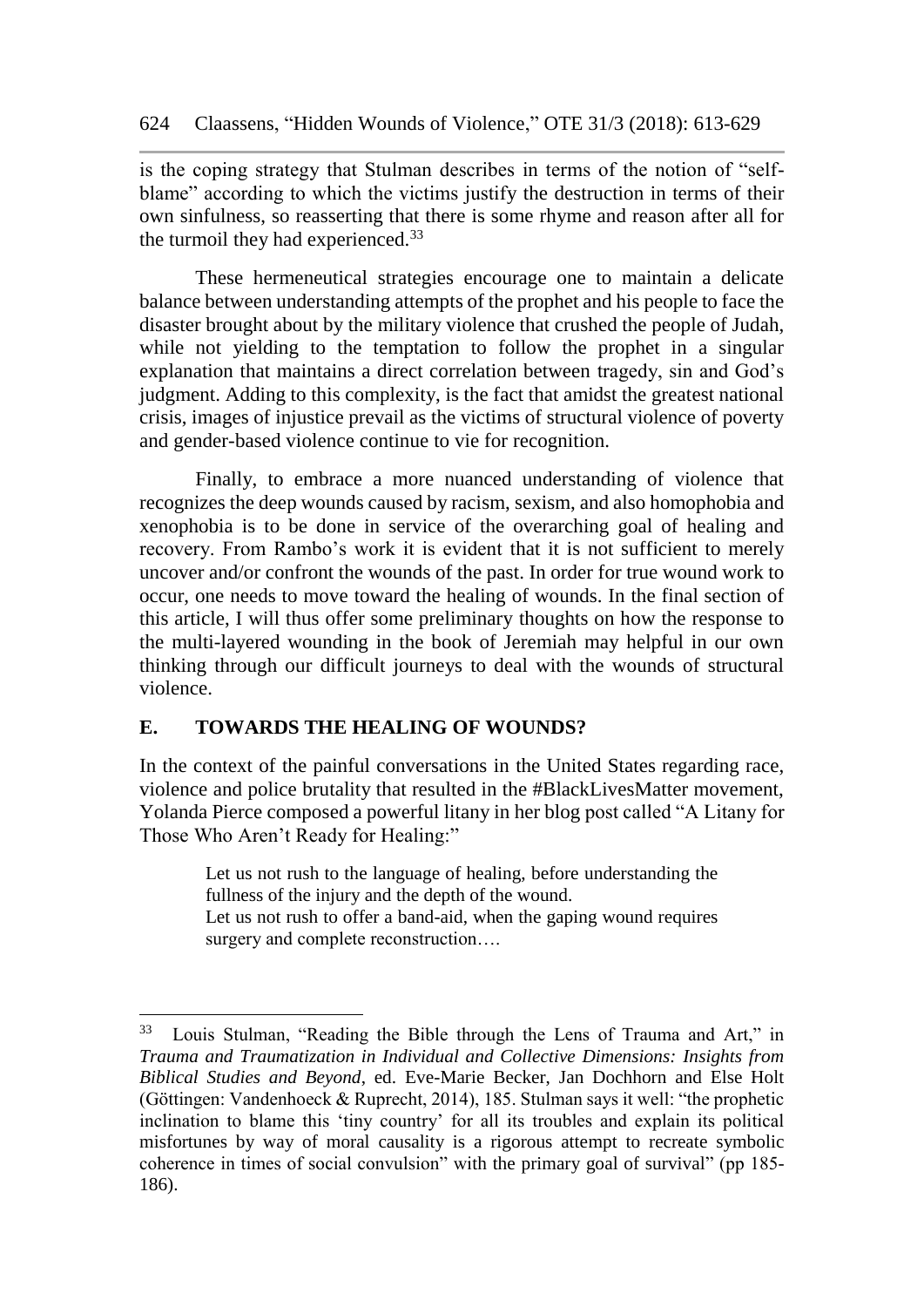Let us not speak of reconciliation without speaking of reparations and restorations, or how we can repair the breach and how we can restore the loss…

Let us not value a false peace over a righteous justice.

Let us not be afraid to sit with the ugliness, the messiness, and the pain that is life in community together.

Let us not offer clichés to the grieving, whose hearts who are being torn asunder "34

Dan Hague writes that Pierce's poignant litany, "reflects not only the pain of racial injustice itself, but the additional compounded pain caused by white efforts to move too quickly to a state of reconciliation and healing, without desiring to fully understand the depth and breadth of the suffering."<sup>35</sup>

Actually, it is quite interesting that when considering Jeremiah 4-6, healing seems to be nowhere on the horizon. In terms of the literary structure of the book, healing, or at least the hope for healing, will only appear in what has been called the Little Book of Consolation (Jeremiah 29-33). However, amidst this painful journey towards healing that starts with courageously facing the trauma and uncovering the wounds, one finds a number of references in the text that may be helpful in the conversation on the healing of the painful wounds of structural violence in our respective contexts, which as Pierce reminds us, we should not jump to too fast.

First, it is significant that it seems that the only proper response in Jeremiah 4-6 to the devastating violence can be said to be lament. So we read in in Jer 6:26 the following imperative:

> 26 O my poor people, put on sackcloth, and roll in ashes; make mourning as for an only child, most bitter lamentation: for suddenly the destroyer will come upon us.

 $\overline{a}$ 

This call to weep and mourn like a mother who has lost her only child is a powerful means of capturing the extent of the effects of the trauma upon the people. These people, who a couple of verses earlier had been compared to a

<sup>34</sup> Yolanda Pierce, "A Litany for Those Who Aren't Ready for Healing," November 25, 2014 on Yolanda Pierce Blogspot: Reflections of an Afro-Christian Scholar. Available at [http://yolandapierce.blogspot.com/2014/11/a-litany-for-those-who-arent-ready](http://yolandapierce.blogspot.com/2014/11/a-litany-for-those-who-arent-ready-for.html)[for.html](http://yolandapierce.blogspot.com/2014/11/a-litany-for-those-who-arent-ready-for.html) Cited in Hague, "The Trauma of Racism," 104.

Hague, "The Trauma of Racism," 104-105. Hague writes that "both black theologians and critical whiteness scholars challenge any approaches to healing the wounds of racism which obscure general white complicity, or privilege the interpersonal therapeutic relationship over addressing racism as an oppressive system," p 93.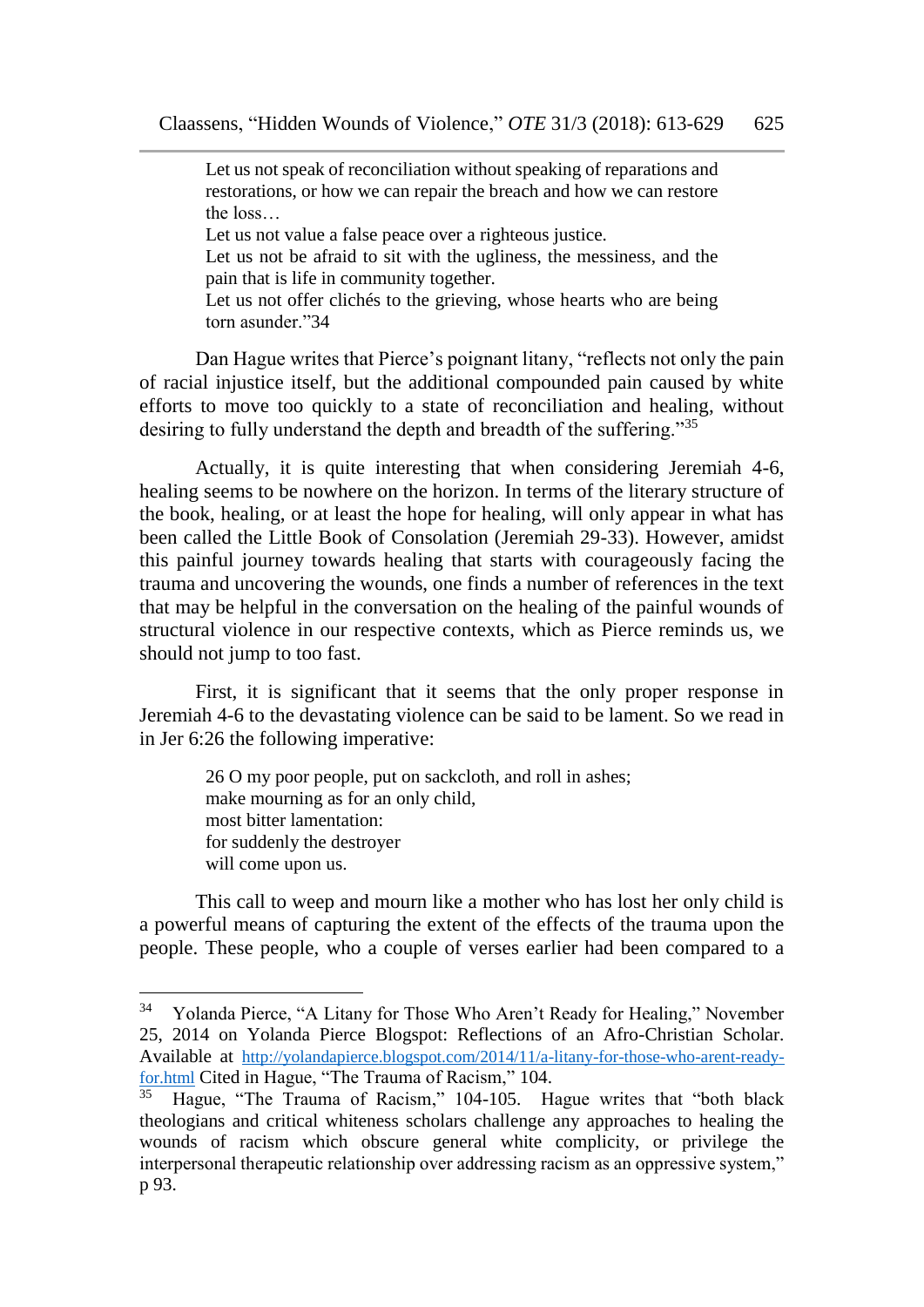woman in the painful throes of giving birth (Jer 6:24), are now said to lament bitterly like a woman mourning the death of her only child.<sup>36</sup>

One should not forget that embedded in these images one finds the suffering of real men, women and children that is taken up and eternalized in literary form. These images that speak of pain, suffering, tears and lament challenge the reader to respond with empathy, to feel something of the pain of the wounds that were inflicted by the multi-layered forms of violence that were outlined above. Interestingly enough, in Pierce's litany, she calls upon people to mourn, lament and weep at the loss of life of black and brown men and women; at the failure of the justice system. In the spirit of the prophet Jeremiah, she poignantly writes:

Let us call for the mourning men and the wailing women, those willing to rend their garments of spirit and ease, and sit in the ashes of the nation's original sin.37

And secondly, it is significant to note that amidst the sharp words of judgment by the prophet, one finds how the prophet acknowledges the pain and suffering of the people to whom he is speaking. In the lament cited above, it is significant that the prophet uses the term "daughter of my people." Rather than recoiling in disgust, the prophet sympathizes on a deep level with Daughter Zion's suffering and draws "emotionally closer to her."<sup>38</sup> It is telling also that the prophet includes himself in what is happening to the people when he emphasizes how the "destroyer will come upon *us*," so serving as a profound example of solidarity and compassion.<sup>39</sup> It is evident in these text that the prophet is seen standing with victims of so many different levels of violence – both the most apparent forms of imperial violence, but also the various forms of structural violence hidden below the surface.

In Pierce's litany, this call to solidarity is also evident in the way in which she ends her litany for those who are not ready for healing with the following first person account:

> God in your mercy, show me my own complicity in injustice Convict me for my indifference forgive me for when I remained silent

l

<sup>&</sup>lt;sup>36</sup> Kalmanofsky, *Terror All Around*, 126.<br><sup>37</sup> Pierce "A Litany for Those Who Aren

<sup>&</sup>lt;sup>37</sup> Pierce, "A Litany for Those Who Aren't Ready for Healing."<br><sup>38</sup> Kelmanofeky, Teyror All Around 125 Kelmanofeky shows 1

<sup>38</sup> Kalmanofsky, *Terror All Around,* 125. Kalmanofsky shows how also in Isa 22:4; Jer 4:11, 6:14, 26, 8:11, 19, 22, 23, 9:6, 14:7; Lam 3:48, 4:3, 6, 10 the reference to "daughter of my people" is used to describe "a wounded or dejected Israel."

<sup>39</sup> Kalmanofsky, *Terror All Around,* 126.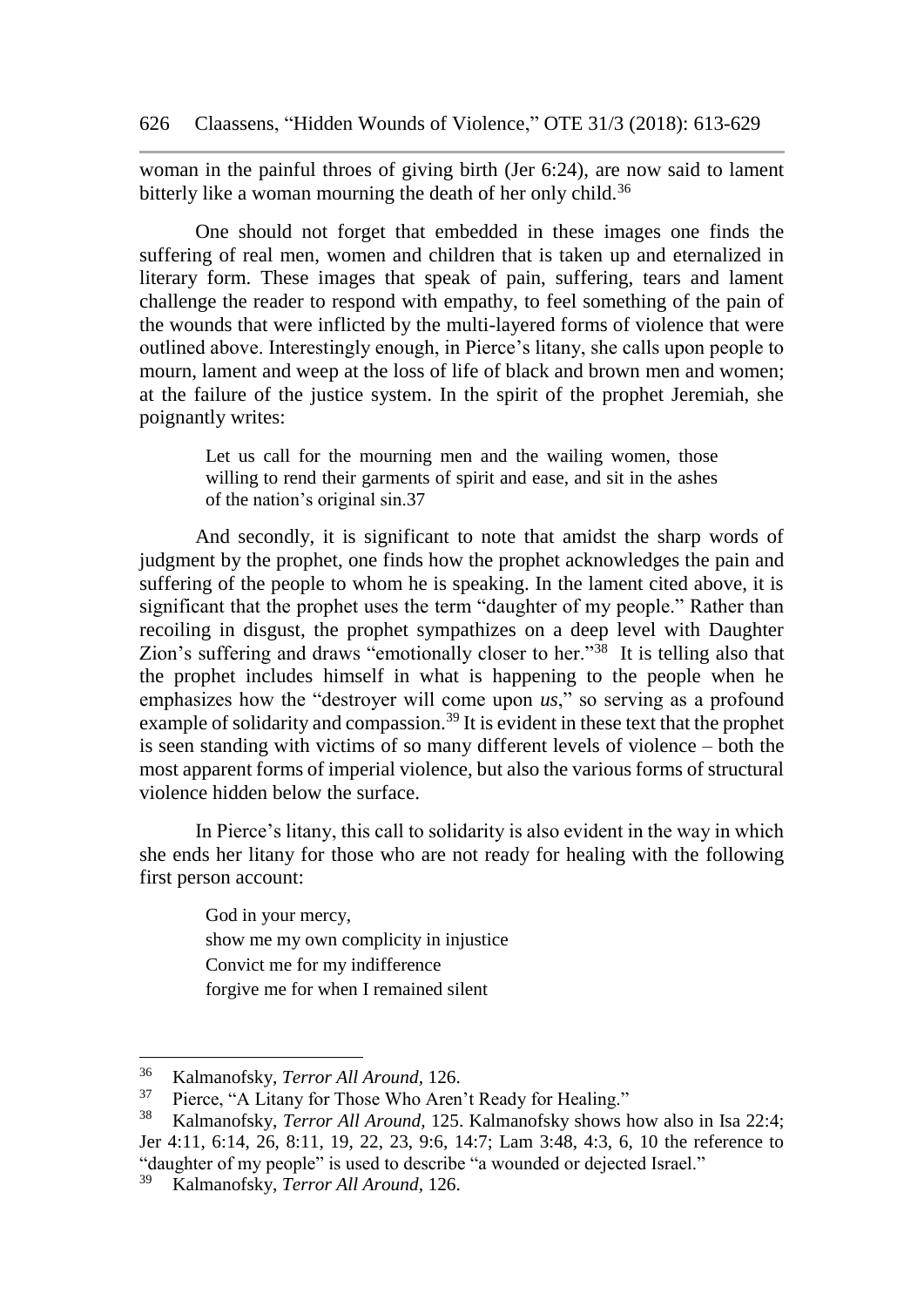equip me with a zeal for righteousness Never let me grow accustomed or acclimated to unrighteousness. <sup>40</sup>

I propose that this call to lament as well as solidarity with those who suffer that features in Jeremiah 4-6 is vital in the conversation of moving towards the healing of the wounds of structural violence. While Shelly Rambo reiterates the importance of uncovering the wounds of the past, which will come back to haunt us if we do attend to them, Rambo also speaks of the necessity of gently touching and cleaning painful wounds, of applying healing ointment that stops infections from spreading.<sup>41</sup> These actions, uncovering and tending to wounds, have the sole purpose of ensuring that painful, life-threatening wounds ultimately may heal and turn into scars. Scars that signal that what has happened had marked us, but making it possible for us to live fruitful and productive lives once more.<sup>42</sup>

#### **BIBLIOGRAPHY**

- Brueggeman, Walter. *A Commentary on Jeremiah: Exile and Homecoming*. Grand Rapids, MI: Eerdmans, 1998.
- Butler, Judith. *Notes toward a Performative Theory of Assembly*. Cambridge, MA: Harvard University Press, 2015. <https://doi.org/10.4159/9780674495548>
- Claassens, L Juliana. "God and Violence in the Prophets." Pages 334-349 in *Oxford Handbook to the Prophets*. Edited by Carolyn Sharp. Oxford: Oxford University Press, 2016.
- Claassens, L Juliana. "Like a Woman in Labor: Gender, Queer, Postcolonial and Trauma Perspectives on Jeremiah." Pages 117-132 in *Prophecy and Power: Jeremiah in Feminist and Postcolonial Perspective*. Edited by Christl Maier and Carolyn Sharp; London: Bloomsbury T&T Clark, 2013.
- Claassens, L Juliana. "The Rhetorical Function of the Woman in Labor Metaphor in Jeremiah 30-31: Trauma, Gender and Postcolonial Perspectives," *JTSA* 150 (2014): 67-84.
- Cruz, Gemma Tulud. "Old Challenges, New Contexts, and Strategies: The Experience of Migrant Women." Pages 33-52 in *Toward a Theology of Migration Social Justice and Religious Experience* (New York: Palgrave MacMillan, 2014.
- Cruz, Gemma Tulud. *An Intercultural Theology of Migration: Pilgrims in the Wilderness*. [Studies in Systematic Theology](https://brill.com/view/serial/SIST) 5; Leiden: Brill, 2010. https://doi. org/10.1163/ej.9789004181229.i-360
- Frechette, Christopher G. "The Old Testament as Controlled Substance: How Insights from Trauma Studies Reveal Healing Capacities in Potentially Harmful Texts." *Interpretation: A Journal of Bible and Theology* 69/1 (2015): 20 –34.
- Guest, Deryn. "Hiding Behind the Naked Women in Lamentations: A Recriminative Response," *Biblnt* 7 (1999): 413-448. <https://doi.org/10.1163/156851599X00308>

<sup>&</sup>lt;sup>40</sup> Pierce, "A Litany for Those Who Aren't Ready for Healing."<br><sup>41</sup> Pembe *Pesurmeting Wounds*, 02

<sup>41</sup> Rambo, *Resurrecting Wounds,* 92.

<sup>42</sup> Rambo, *Resurrecting Wounds*, 52.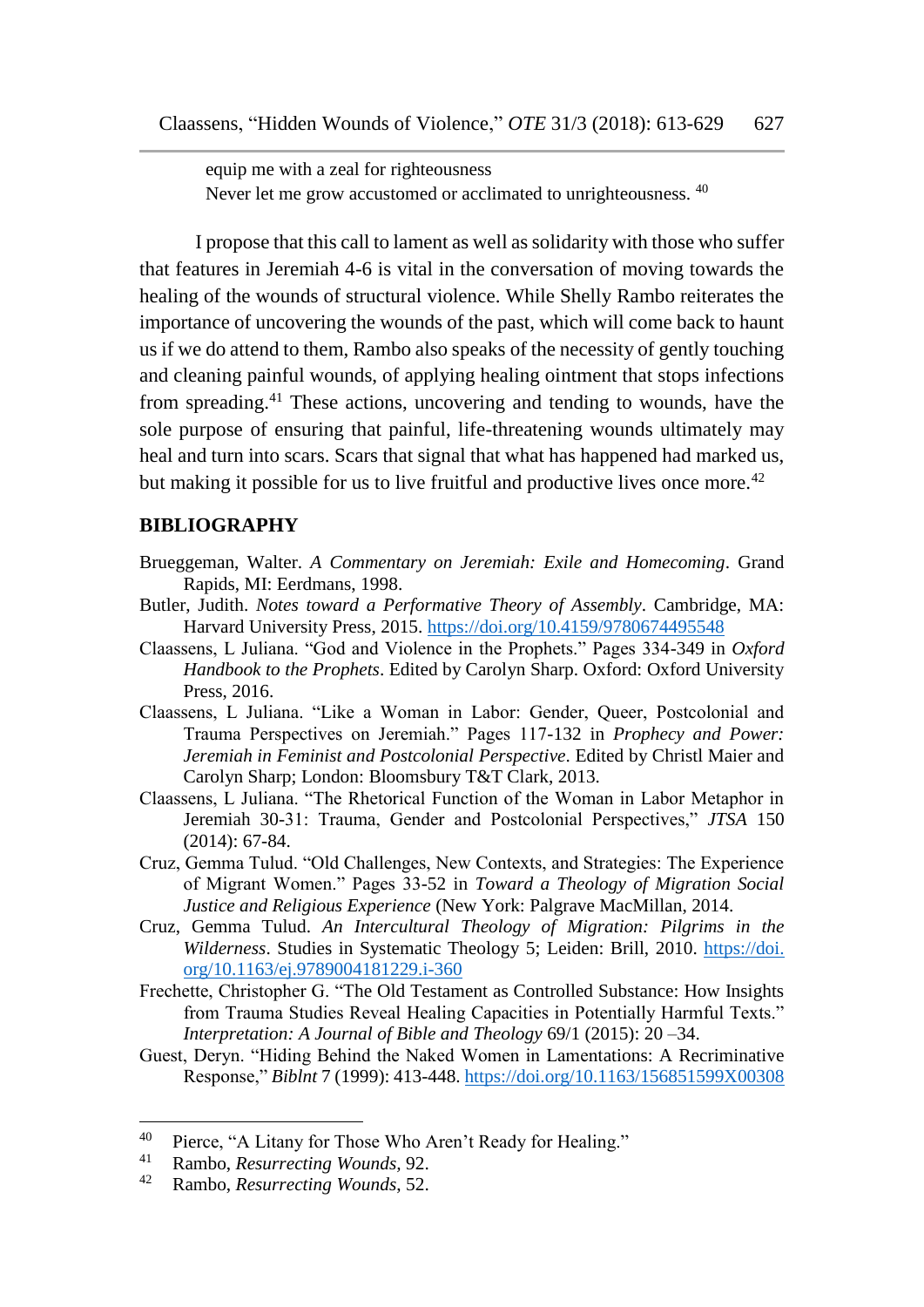628 Claassens, "Hidden Wounds of Violence," OTE 31/3 (2018): 613-629

- Hague, Dan. "The Trauma of Racism and the Distorted White Imagination." Pages 89- 114 in *Post Traumatic Public Theology.* Edited by Stephanie N. Arel and Shelly Rambo. Basingstoke, UK: Palgrave Macmillan, 2016. [https://doi.org/10.1007/9](https://doi.org/10.1007/9%2078-3-319-40660-2_5)  [78-3-319-40660-2\\_5](https://doi.org/10.1007/9%2078-3-319-40660-2_5)
- Ho, Kathleen. "Structural Violence as a Human Rights Violation," *Essex Human Rights Review* 4, no. 2 (2007): 1–17, Available at <http://projects.essex.ac.uk/ehrr/> V4N2/ho.pdf. Accessed 27 August, 2018.
- Homan, Michael M. "Rebuilding That Wicked City: How the Destruction, Exile, and Restoration of New Orleans Elucidates Judah in the Sixth and Fifth Centuries B.C.E.," Pages 203-216 in *Interpreting Exile: Displacement and Deportation in Biblical and Modern Contexts* (Brad E Kelle, Frank R Ames, & Jacob L Wright (eds.); Atlanta: Society of Biblical Literature, 2011.
- Kalmanofsky, Amy. "'As She Did, Do To Her!': Jeremiah's OAN as Revenge Fantasies." Pages 109-127 in *Concerning the Nations: Essays on the Oracles against the Nations in Isaiah, Jeremiah and Ezekiel*. Edited by Else K. Holt; Hyun Chul Paul Kim, and Andrew Mein; London: Bloomsbury.
- Kalmanofsky, Amy. *Terror All Around: The Rhetoric of Horror in the Book of Jeremiah.* London: Bloomsbury, 2008.
- Kelle, Brad E. "Wartime Rhetoric: Prophetic Metaphorization of Cities as Female." Pages 95–111 in *Writing and Reading War: Rhetoric, Gender, and Ethics in Biblical and Modern Contexts.* Edited by Brad E. Kelle/Frank Ritchel Ames. SBLSymS 42. Atlanta: SBL Press, 2008.
- Kern, Paul Bentley. *Ancient Siege Warfare*. Bloomington: Souvenir Press, 1999.
- Lee, Steven. "Is Poverty Violence?," in *Institutional Violence*, ed. Deane Curtin and Robert Litke (Amsterdam: Rodopi, 1999), 5–12, [http://genevapeace.org/wp](http://genevapeace.org/wp-content/uploads/2011/09/Is_Poverty_Violence.pdf)[content/uploads/2011/09/Is\\_Poverty\\_Violence.pdf](http://genevapeace.org/wp-content/uploads/2011/09/Is_Poverty_Violence.pdf)
- Milillo, Diana. "Rape as a Tactic of War: Social and Psychological Perspectives," *Affilia: Journal of Women and Social Work* 21/ 2 (2006): 196-205[. https://doi.org/](https://doi.org/%2010.1177/0886109905285822)  [10.1177/0886109905285822](https://doi.org/%2010.1177/0886109905285822)
- Nixon, Rob. *Slow Violence and the Environmentalism of the Poor*. Cambridge, MA: Harvard University Press, 2013.
- Nussbaum, Martha. *Upheavals of Thought: The Intelligence of Emotions*. Cambridge: Cambridge University Press, 2001.<https://doi.org/10.1017/CBO9780511840715>
- O'Connor, Kathleen M. "Surviving Disaster in the Book of Jeremiah," *Word & World* 22/4 (2002): 369-377.
- O'Connor, Kathleen M. "Reclaiming Jeremiah's Violence." Pages 37-49 in *Aesthetics of Violence in the Prophets*. Edited by Chris Franke and Julia M. O'Brien; Sheffield: T&T Clark, 2010.
- O'Connor, Kathleen M. *Jeremiah: Pain and Promise.* Minneapolis: Fortress, 2011. <https://doi.org/10.2307/j.ctt22nm847>
- O'Connor, Kathleen. "Reclaiming Jeremiah's Violence." Pages 37-49 in *Aesthetics of Violence in the Prophets.* Edited by Chris Franke and Julia M. O'Brien. Sheffield: T&T Clark, 2010.
- Pierce, Yolanda. "A Litany for Those Who Aren't Ready for Healing," November 25, 2014 on Yolanda Pierce Blogspot: Reflections of an Afro-Christian Scholar. Available at [http://yolandapierce.blogspot.com/2014/11/a-litany-for-those-who](http://yolandapierce.blogspot.com/2014/11/a-litany-for-those-who-arent-ready-for.html)[arent-ready-for.html](http://yolandapierce.blogspot.com/2014/11/a-litany-for-those-who-arent-ready-for.html)